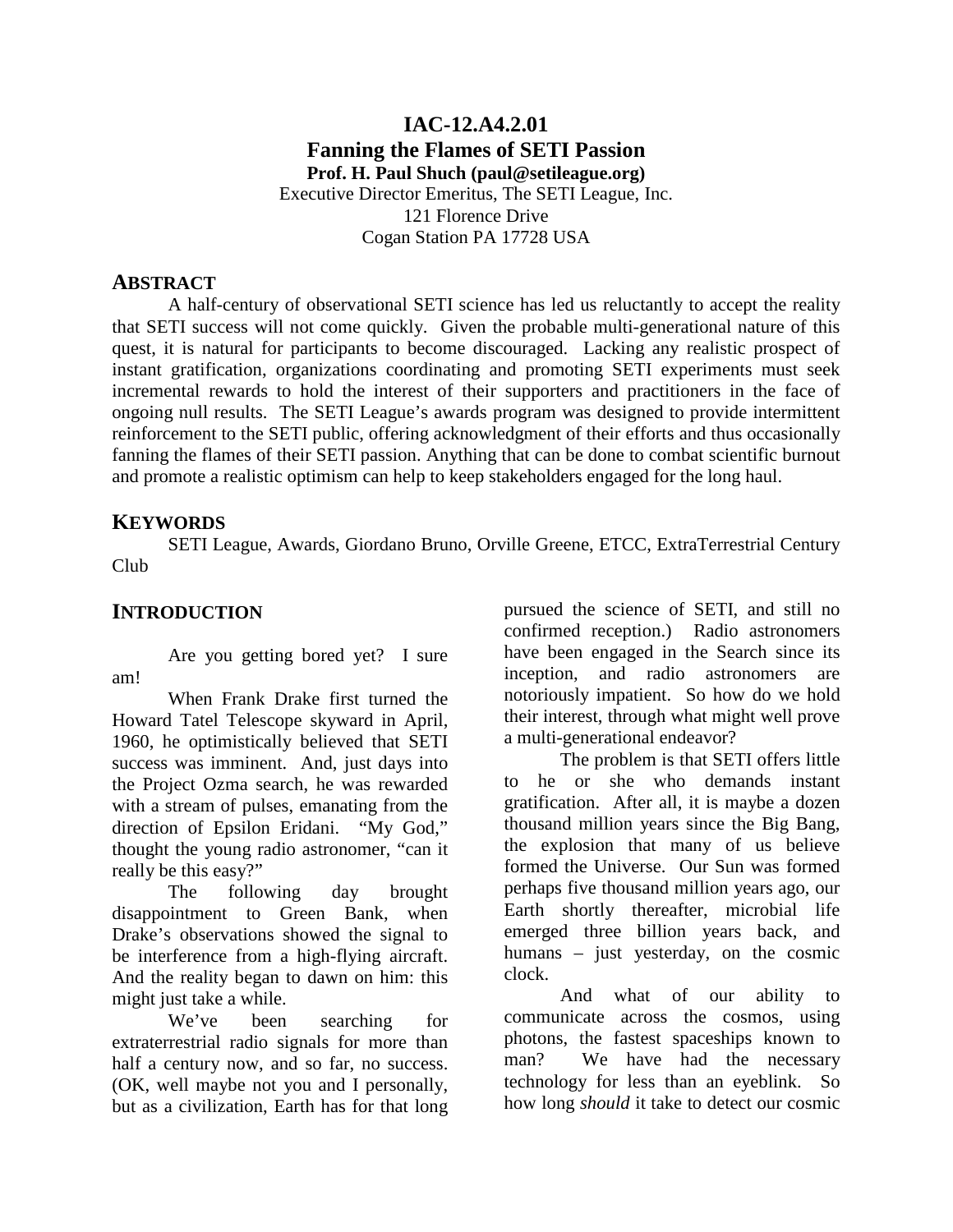companions? No one can say for sure, but it's safe to guess it probably won't happen tomorrow.

And yet, for nearly two decades now, the nonprofit SETI League has been asking the world's radio amateurs to build up sensitive microwave receiving stations, point their antennas at the stars, and wait. And wait. And wait.

So far, the bands are dead. No wonder we're getting bored.

## **POSTCARDS FROM BEYOND**

SETI's only hope of holding your interest (and mine) is to establish a program of on-the-air activities, competitions, and awards. When you're huffing and puffing and running toward the goal line, perhaps you're less likely to notice that it's lightyears away. So let's start with The SETI League's extraterrestrial QSL Card program, to acknowledge your reception of radio sources from Beyond.

Within the worldwide amateur radio community, DX is the international abbreviation for Distance Communications, the ham's implicit goal. And *really long* DX is the holy grail of the hobby. If you've been reading my SETI articles over the past two decades, perhaps I've convinced you by now to join the search for the *ultimate DX*. Then again, perhaps not. Quite a few of you have said to me, "It doesn't matter if I work Alpha Centauri or not. Those guys never OSL."

 Those of you who are new to ham radio may be wondering, "What's a QSL?" Since early in the last century, amateur radio operators have observed a tradition of exchanging postal cards to commemorate their on-the-air contacts. So-called QSL cards (named for the International Morse Code signal for 'confirmation') are used as proof of successful radio contact with stations in rare and distant locations. Many

operators in exotic lands employ the services of a QSL manager to distribute their much sought after cards. Now, as the world's radio hams prepare for the eventual reception of signals from civilizations far out in space, the question arises as to how those succeeding at the Search for Extra-Terrestrial Intelligence (SETI) will ever receive a QSL card.

In the US, the American Radio Relay League has long administered a DX Century Club (DXCC) award for those radio amateurs achieving two-way radio contact with 100 different countries. To my knowledge, no ham has yet submitted to the DXCC administrators a card verifying contact with an alien world. And we hams in The SETI League have decided that's got to change. Which is why we have just stepped up to the plate, and volunteered our services as QSL Manager to ET. To encourage amateur participation in the growing fields of radio astronomy and SETI, we are offering special cards to commemorate confirmed reception of a variety of extra-terrestrial signals manmade, natural, and even alien.

Here's now it works:

 Any SETI enthusiast documenting radio reception of an artificial satellite, manned or unmanned space probe, natural astrophysical phenomenon, or Earth transmission bounced off the moon or another planet, is eligible to apply for a QSL Card from The SETI League, Inc. The cards, bearing our club callsign W2ETI (as well as the acronym SETI, depicted in Morse code), indicate the nature of the signal being confirmed. Reception must have been accomplished with equipment normally used for, or capable of being used for, radio astronomy. And the signal must be received directly from a source in space, not via relay or retransmission. (For example, simply watching satellite TV, placing a telephone call which is being routed through a satellite,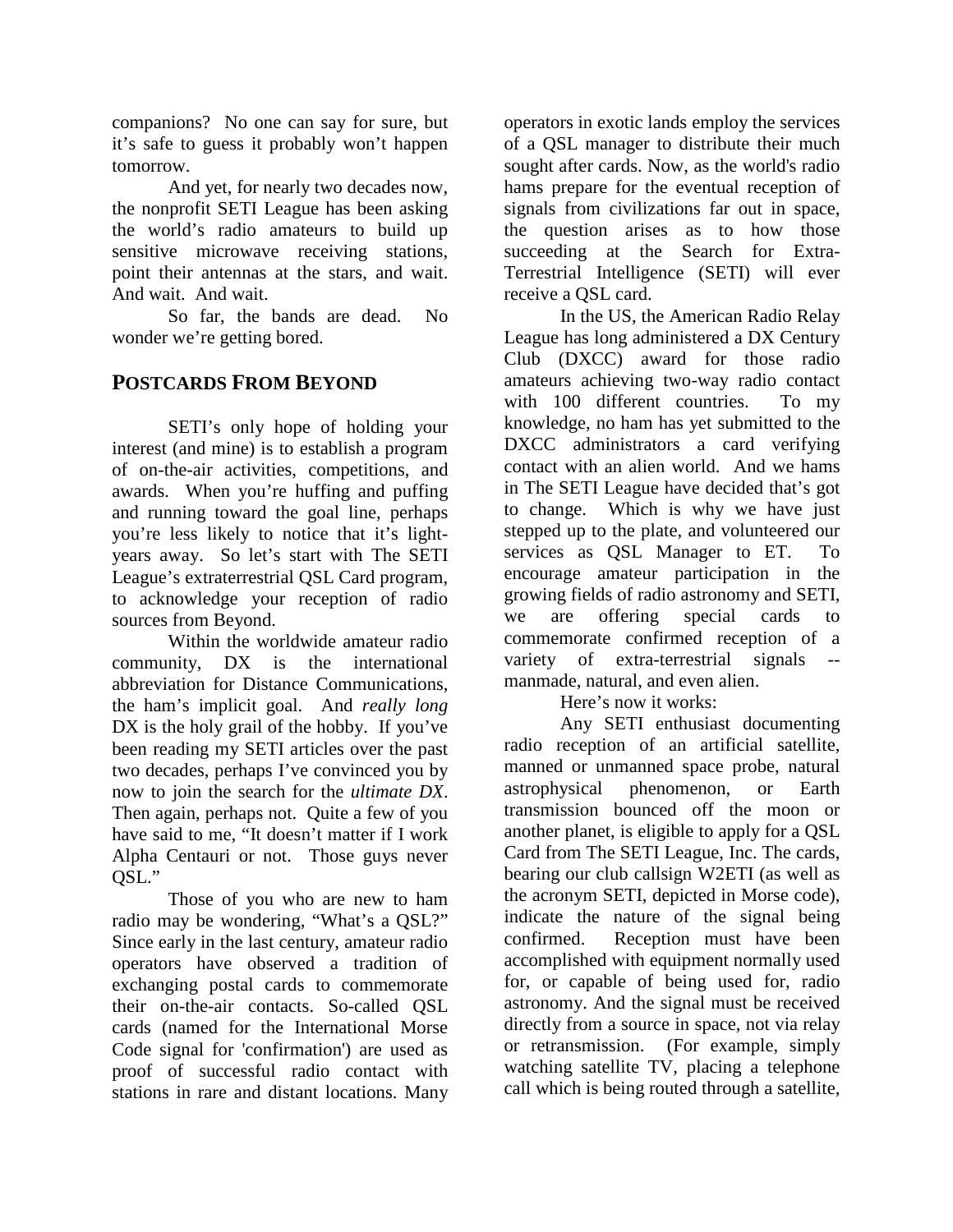or determining your location with a handheld GPS receiver, will *not* count for a QSL Card.) But many amateurs do indeed have the capability to directly receive qualifying signals. I expect we'll be sending out many such cards.

 Already, we have issued cards to those who have demonstrated reception of manmade communications and navigation satellites, beacons on space probes, Shuttle and space station transmissions, ham radio moonbounce signals, pulsars, quasars, supernova remnants, broadband emissions from the Sun, the Moon's thermal signature, interstellar gas clouds, and the hydrogen hum of the Galactic Center. But the holy grail of SETI is a verified transmission from our cosmic companions, and no, that hasn't happened yet (X-files and National Enquirer claims notwithstanding). ET's QSL will be a rare one, but we stand ready to send it out when The Call is confirmed.



**As self-appointed QSL manager to ET, The SETI League will issue this card for confirmed reception of any electromagnetic emission emanating from beyond the Earth's atmosphere. Extra-Terrestrial QSL Cards are available for the detection of signals in a variety of categories: natural, manmade, and some day, maybe even alien.** 

 Amateur radio astronomers seeking a QSL card should send reception reports (including date, time, frequency, coordinates, nature and origin of signal) to SETI League headquarters, along with a stamped, self-addressed business size

envelope. QSL requests from outside the US should include two International Reply Coupons. Please state whether the signal received was natural, manmade, or alien (and be prepared to justify any claims of the latter!)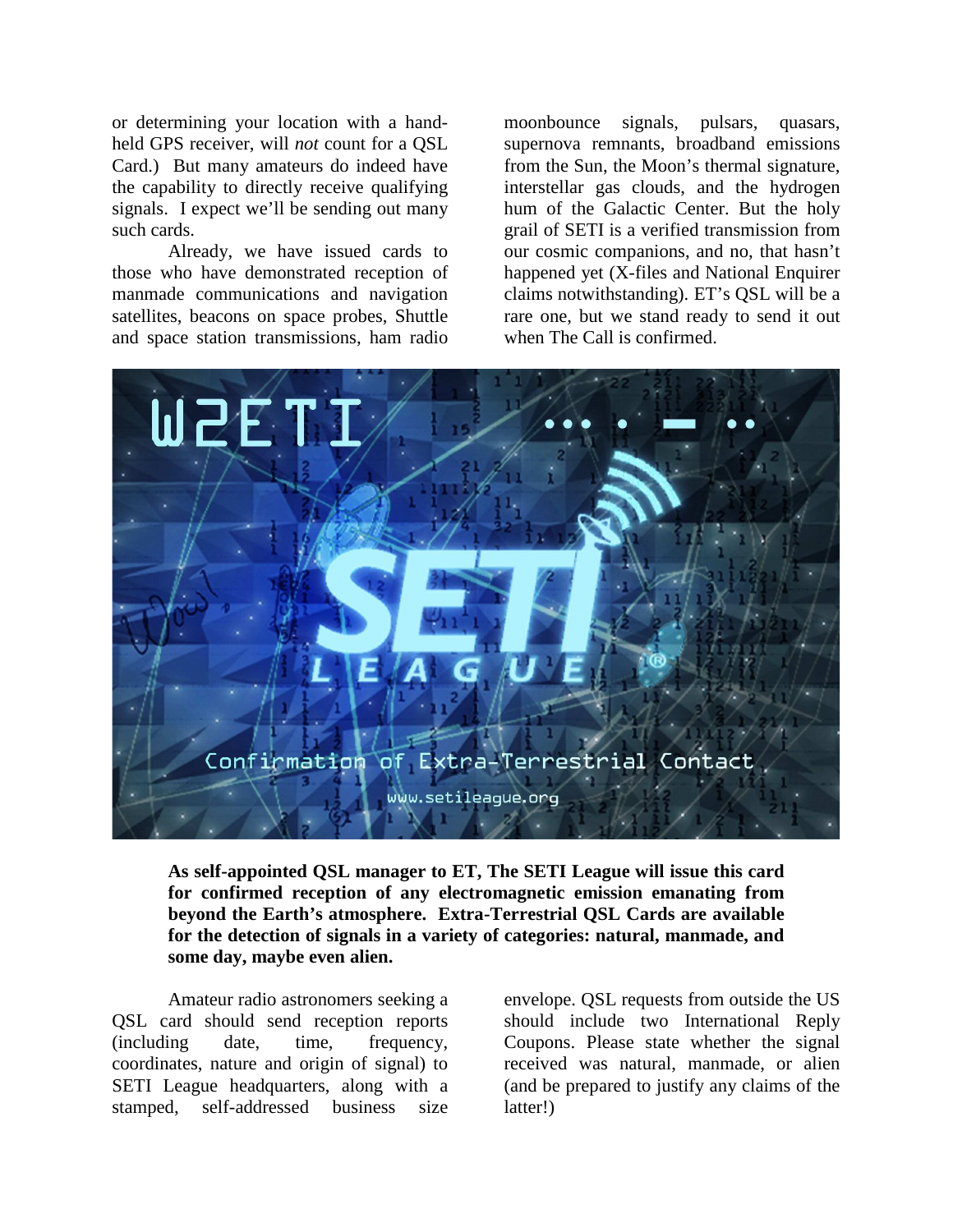Oh, and you need not be a licensed radio amateur to participate. In the US, and many other countries as well, no government-issued license is required for receiving, only for transmitting. Since radio astronomy and SETI are Short Wave Listening (SWL) [well, actually, ETL] activities, these cards are issued merely for confirmed *reception*.

 On the other hand, if you do manage to achieve two-way contact with ET, and can prove it, I think you'll be receiving a suitable acknowledgment of that accomplishment.

It's called the Nobel Prize.

## **WORKED ALL WORLDS**

 OK, have you earned your spurs as an amateur radio astronomer, and are you ready for the next challenge? Here's how you can use those collected ExtraTerrestrial QSL Cards to qualify for even more lovely wallpaper.

Amateur radio astronomers and SETI enthusiasts documenting radio reception from beyond Earth of a suitable number of artificial satellites, manned or unmanned space probes, natural astrophysical phenomena, Earth transmissions bounced off the moon or another planet, or (dare we hope?) confirmed electromagnetic evidence of another civilization in space, are eligible to apply for ETCC Awards from The SETI League, Inc. The program is open to SETI League members and non-members alike, although interested radio amateurs are of course encouraged to join the nonprofit SETI League, Inc., this planet's most DXoriented ham club.

The initial ETCC Award is issued for the properly documented detection of five unique extra-terrestrial radio signals. Endorsements are issued for the documented detection of a total of ten, fifteen, twentyfive, fifty, and one hundred such unique

sources. Detection of extra-terrestrial radio sources in the categories of Natural, Human, Moonbounce, and Alien, in any combination thereof, as defined in our Extra-Terrestrial QSL rules, will be accepted as qualifying for ETCC initial certificates and endorsements. As is the case for most awards recognizing on-the-air activities, participants are asked to pay a modest fee to cover the costs of administering this program.

Here are some of the specifics:

For the purpose of this award, successful ET radio detections will be evidenced solely by the submission of valid QSL (confirmation of reception) Cards. These may include Extra-Terrestrial QSL Cards issued by The SETI League, Inc., or QSL cards issued by licensed radio amateurs, documenting reception of (or twoway radio contact involving) such extraterrestrial communications modes as moonbounce, meteor scatter, auroral propagation, and amateur radio satellites. Either the physical cards required for each award or endorsement, in such quantity as may be required (that is, all five, ten, fifteen, twenty five, fifty, or one hundred cards, as applicable), or legible photocopies thereof, must be physically submitted to The SETI League, Inc., along with the name and full postal address of the applicant. All cards will be returned to the applicant, provided that the administrative fee specified below accompanies the submission.

Detections from different, uniquely identifiable passive reflectors (i.e, a given moon, planet, specific asteroid, comet, or meteor shower) each qualify as a separate detection for the purposes of this award. Only one detection may be claimed for each source observed, except that repeat observations in different ham radio bands or radio astronomy bands will count as unique detections.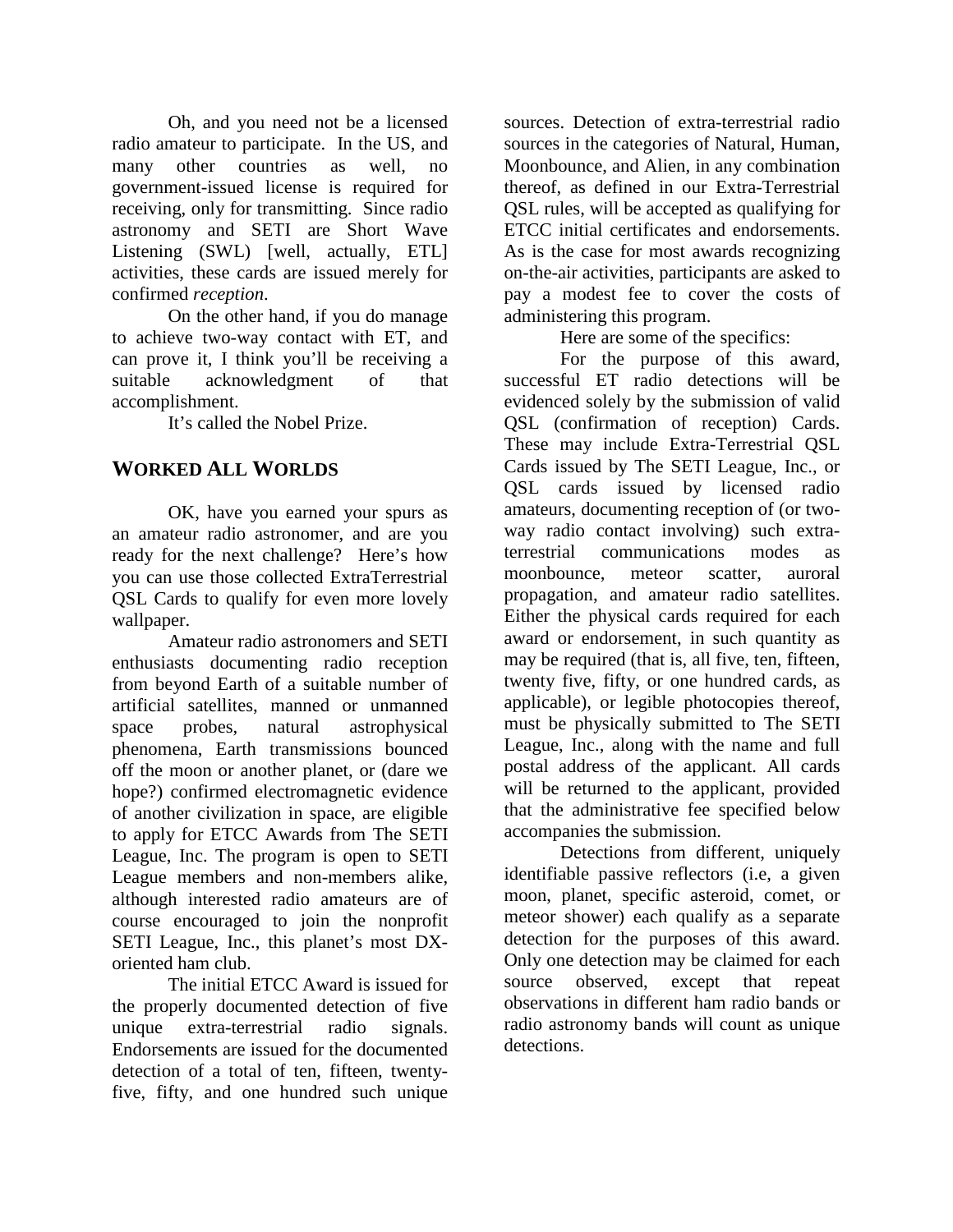In the case of detections involving multiple examples of the same family of artificial source (e.g., multiple GPS satellites all received on the same frequency), each specific source must be positively and uniquely identified in order to count as a separate detection for the purposes of this award.

Mail all ETCC materials to:

 Observing Awards The SETI League, Inc. PO Box 555 Little Ferry NJ 07643 USA



**Confirmed reception of a minimum of five radio sources from beyond the Earth's atmosphere can qualify you for membership in the Extra-Terrestrial Century Club. Endorsements are issued for additional detections, up to a maximum of 100.** 

**SOMETHING FOR NOTHING? 'FRAID NOT!** 

The SETI League, Inc. will levy an administrative fee of \$10 US for US applicants, and \$15 US for non-US applicants, for each ETCC initial certificate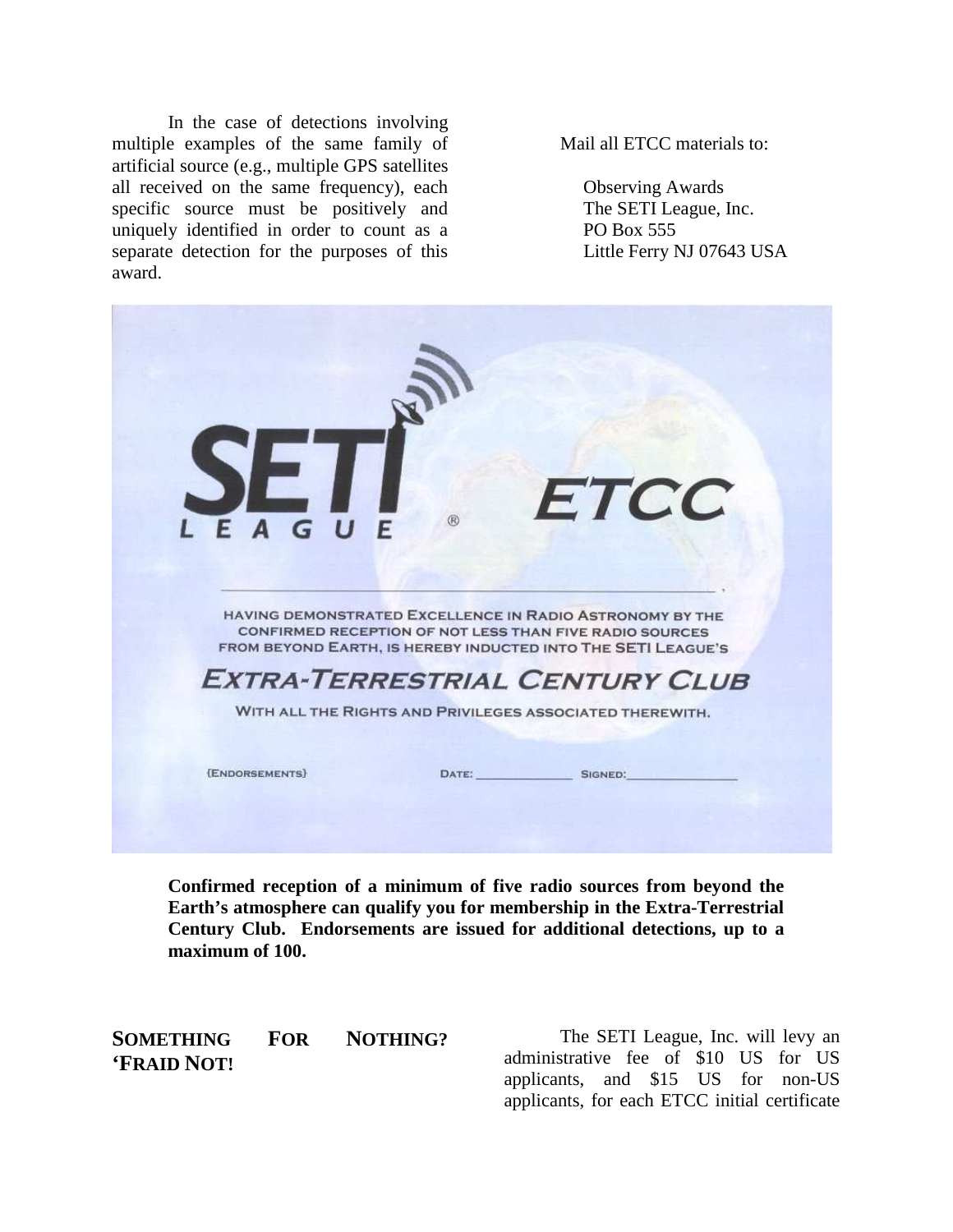and each ETCC endorsement awarded. Such fee is intended to cover the costs of administering this award and of returning all submitted QSL Cards. The administrative fee is payable in US dollar check (drawn on a US bank or US Correspondent bank) or postal money order only, and must be remitted at the time QSL Cards are submitted. Participants are of course welcome to make additional voluntary contributions to the nonprofit SETI League, Inc., which may be tax deductible to the extent allowed by law.

## **THE ETCC HONOR ROLL**

Earning an ETCC with endorsements is all well and good, but successful amateur radio astronomers deserve public acknowledgment, and The SETI League is out to provide it. A dozen of our most active participants to date are already listed on the ETCC Honor Roll page of The SETI League's website. Take a look; from www.setileague.org, scroll down to Operating Awards and click on the ETCC endorsement graphic. I hope to be able to add your name or callsign to that listing in the coming months.

Or years. Or decades. Or centuries…

 $E\overset{\circ}{T}CC$  100

**As this is being written, nobody has yet won the coveted ETCC 100 endorsement. Perhaps you can be the first!** 

# **FOR SERVICE ABOVE AND BEYOND**

Like all nonprofit organizations, The SETI League depends upon the volunteer efforts of its members for performance of the specific tasks required both to fulfill its mission and to ensure its continued existence. The only incentive we can offer to our members is occasional public recognition of their outstanding contributions. The Orville Greene Service Award is one way to provide such recognition.

The SETI League's annual service award honors the memory of New York City patent attorney Orville N. Greene, who passed away in 1997. As an enthusiast in the search for extraterrestrial intelligence, and to fulfill his dream of the time when we will achieve contact, it was Orville, with his extremely generous donations to The SETI League, who helped give it its start. To ensure its future, he has also generously and substantially provided ongoing support to meet its financial needs. Through the time, energy, and efforts of SETI League members around the world, we are coming ever closer to confirming Orville's dream that "We are not alone."

Recipients of the Orville Greene Service Award since its inception include:

 Stephen D. Carver, Esq. Prof. Allen Tough 2004 Ed Cole Prof. Rob Lodder Tom Sanders David Ocame Tom Crowley Prof. Alex Antonites 2011 Dr. Malcolm Raff 2012 Dr. Clarence Spector

(See? I told you this was all about public acknowledgment!)